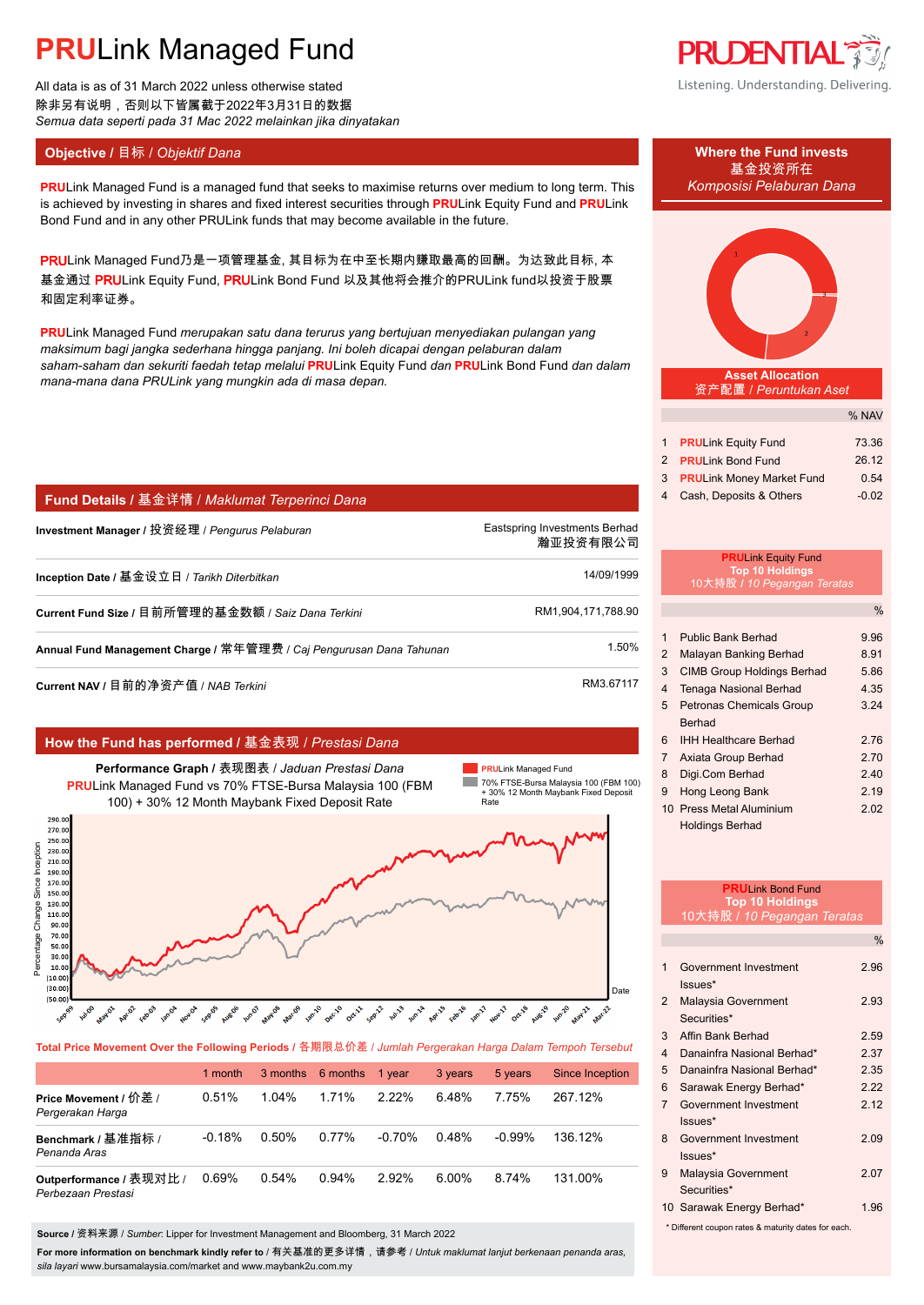All data is as of 31 March 2022 unless otherwise stated 除非另有说明,否则以下皆属截于2022年3月31日的数据 *Semua data seperti pada 31 Mac 2022 melainkan jika dinyatakan*

### **Monthly Update /** 每月简报 / *Peningkatan Bulanan*

#### **Market Review /** 市场回顾 */ Tinjauan Bulanan*

#### **Equity /** 股票市场 */ Ekuiti.*

Malaysian equity markets corrected during the month, impacted by the continuing conflict between Russia and Ukraine. Whilst Brent crude oil prices remained above USD100/bbl during the month, Crude Palm Oil (CPO) prices corrected from the peak of RM8000/tonne to RM6300/tonne by end of the month. The Johor State elections were held on 12 March 2022, which saw the Barisan Nasional (BN) party win two-thirds majority, capturing 40 of the 56 seats contested. UMNO contributed 33 seats to victory. Foreign investors were net buyers of equity in March of RM3.2b for the third consecutive month of net inflows.

The FBMKLCI Index declined 20.92 points in March to close at 1,587.36 points, down 1.3%. The FBM Small Cap Index declined 0.25% for the month but outperforming the FBMKLCI Index.

俄乌冲突持续上演,拖累马来西亚股市于检讨月份下调整。布伦特原油价格月内保持在每桶100 美元以上之际,原棕油价格月底从每公吨8000 令吉峰值下跌至每公 吨6300令吉。柔佛州选举于 2022 年 3 月 12 日举行,国阵以三分二强大优势胜出,在56个州议席中狂扫40席;其中巫统攻下33 个席位。外资3 月份净买入马股32亿 令吉,为连续第三个月净流入。

### 富时隆综指3月份下跌20.92点或1.3%,以1,587.36点挂收。富马小资本指数月内微跌0.25%,但跑赢隆综指。

*Pasaran ekuiti Malaysia diperbetulkan pada bulan ini, kesan daripada konflik berterusan antara Rusia dan Ukraine. Sementara harga minyak mentah Brent kekal melebihi USD100 setong pada bulan tersebut, harga Minyak Sawit Mentah (MSM) diperbetulkan daripada paras tertinggi RM8000 setan kepada RM6300 setan menjelang akhir bulan. Pilihan raya Negeri Johor yang diadakan pada 12 Mac 2022, menyaksikan parti Barisan Nasional (BN) memenangi majoriti dua pertiga, menawan 40 daripada 56 kerusi yang dipertandingkan. UMNO menyumbang 33 kerusi kepada kemenangan. Pelabur asing adalah pembeli bersih ekuiti pada bulan Mac yang bernilai RM3.2 bilion, mencatat aliran masuk bersih bagi bulan ketiga berturut-turut.*

*Indeks FBMKLCI susut 20.92 mata pada Mac lalu ditutup pada 1,587.36 mata, turun 1.3%. Indeks FBM Small Cap merosot 0.25% di bulan yang sama tetapi mengatasi prestasi Indeks FBMKLCI.*

#### **Fixed Income /** 固定收益市场 */ Pendapatan Tetap*

*.* The Fed raised its Federal Funds Rate to 0.25%-0.50% as widely expected at its Mar 2022 FOMC meeting. Along with the 25bps hike, FOMC also indicated that balance sheet normalization could start as early as May 2022. Meanwhile, the latest dot plot shows majority of the members forecasted 6 more hikes this year. This follows the country reported another record high inflation rate of 7.9% in Feb 2022. The Fed also revised its 2022 inflation forecast higher to 4.3% from its projected 2.6% in Dec 2021 and lowered its GDP growth forecast to 2.8% (Dec 2021: 4.0%), a reflection of the risks arising from the Russia-Ukraine war and elevated inflation. However, Fed Chair Powell reiterated that the US economy is very strong and soothed the market that recession risk within the next year is low. He also indicated that the Fed will be more aggressive if warranted to ensure price stability.

Malaysia transitioned into the endemic phase on 1 Apr 2022 with the lifting of restrictions imposed on business operating hours and the re-opening of international borders to foreign travelers with minimal requirements, amongst others. Meanwhile, Malaysia's entry into the Regional Comprehensive Economic Partnership on 18 Mar 2022 is expected to boost exports by RM44b per year, which bodes well for the recovering economy. In addition, the government also aims to ratify the Comprehensive and Progressive Agreement for Trans-pacific Partnership by 3Q2022 and engagement sessions with all stakeholders will start soon. Separately, Finance Minister indicated that the government's subsidy for fuel will top RM 28 billion for 2022 if the crude oil prices stay elevated and hence the government is reviewing the fuel subsidy mechanism to make it more targeted. More importantly, the government is also studying the implementation of other taxation models, including GST.

BNM lowered Malaysia's 2022 GDP forecast marginally to 5.3% to 6.3% from 5.5% to 6.5% previously to reflect the risks arising from the still evolving pandemic situation, the Russia-Ukraine conflicts as well as the faster pace of policy normalization in major economies. Growth is expected to be supported by strong global demand, re-opening of international borders, improvement in employment and targeted policy support. Despite the elevated commodity prices, BNM expects Malaysia's inflation to come in at a manageable level, averaging 2.2% to 3.2% in 2022, cushioned by subsidies and price controls on necessities. The central bank also highlighted the importance of structural reforms to enhance Malaysia's long -term competitiveness in its 2021 annual report.

Malaysia's MGS curve shifted higher in the month of Mar 2022. The yields of the 3-year, 5-year, 10-year and 15-year MGS rose 47bps, 10bps, 18bps and 18bps respectively to close the month at 3.18%, 3.39%, 3.85% and 4.24% respectively. Similarly, yields of MGII ended higher with yields of the 3-year, 5-year, 10-year and 15-year MGII increasing 15bps, 6bps, 19bps and 25bps respectively to end the month at 2.95%, 3.49%, 3.92% and 4.30% respectively.

美联储联邦公开市场委员会(FOMC)如市场预期在2022年3月份会议将联邦基准利率上调25个基点至0.25%-0.50%区间。此外,该局表示最早可能在 2022 年 5 月启 动资产负债表正常化。同时,最新的点阵图显示,大多数官员预计美联储今年将再加息6次。此前,美国2022 年 2 月通胀率再创7.9%的历史新高。美联储还将 2022 年通胀从 2021 年 12 月预计的 2.6%上调至 4.3%,并将经济增长预测下调至 2.8%(2021 年 12 月:4.0%),反映俄乌战争和通胀走高带来的风险。尽管如此,美联 储主席鲍威尔重申美国经济表现非常强劲,并安抚市场,指明年经济衰退的风险很低。他强调,该局有必要确保物价稳定,若有需要将更加积极加息。

马来西亚自2022年4月1日转入新冠肺炎疫情向地方性流行病过渡阶段,取消对营业时间的限制,并以最低要求向外国旅客开放边境等。与此同时,区域全面经济伙伴 关系协定(RCEP)于2022年3月18日起对马来西亚开始生效实施,预计每年将增加440亿令吉的出口,对复苏经济来说是个好兆头。此外,政府还计划在 2022 年第 三季度之前通过《全面与进步跨太平洋伙伴关系协定》,所有利益相关方的参与会议也即将展开。另外,财政部长表示,如果国际油价保持高位,政府2022 年的燃料 补贴将达 280 亿令吉;因此政府正重新评估燃料补贴机制,使其更具针对性。更重要的是,政府也在研究实施包括消费税(GST)在内的其他税收模式。

国行将马来西亚 2022 年国内生产总值预测从先前的 5.5% 至 6.5%小幅下调到5.3%至 6.3%,以反映仍在演变的大流行情况、俄乌冲突以及主要经济体加快政策正常 化步伐带来的风险。尽管如此,强劲的全球需求、国际边界重新开放、就业改善和针对性的政策支持料将支撑增长。虽然大宗商品价格上涨,国行预计大马通胀率将 处于可控水平,2022 年平均为 2.2% 至 3.2%,多谢补贴和必需品价格控制带来缓冲作用。国行还在其 2021 年常年报告中强调结构性改革对增强大马长期竞争力的重 要性。

大马政府债券收益率曲线于2022年3月走高。3年、5年、10年和15年大马政府债券收益率分别上涨47、10、18和18个基点,以3.18%、3.39%、3.85%和4.24%结束 当月的交易。与此同时,大马政府投资票据收益率也扬升,3年、5年、10年和15年大马政府投资票据分别走高15、6、19和25个基

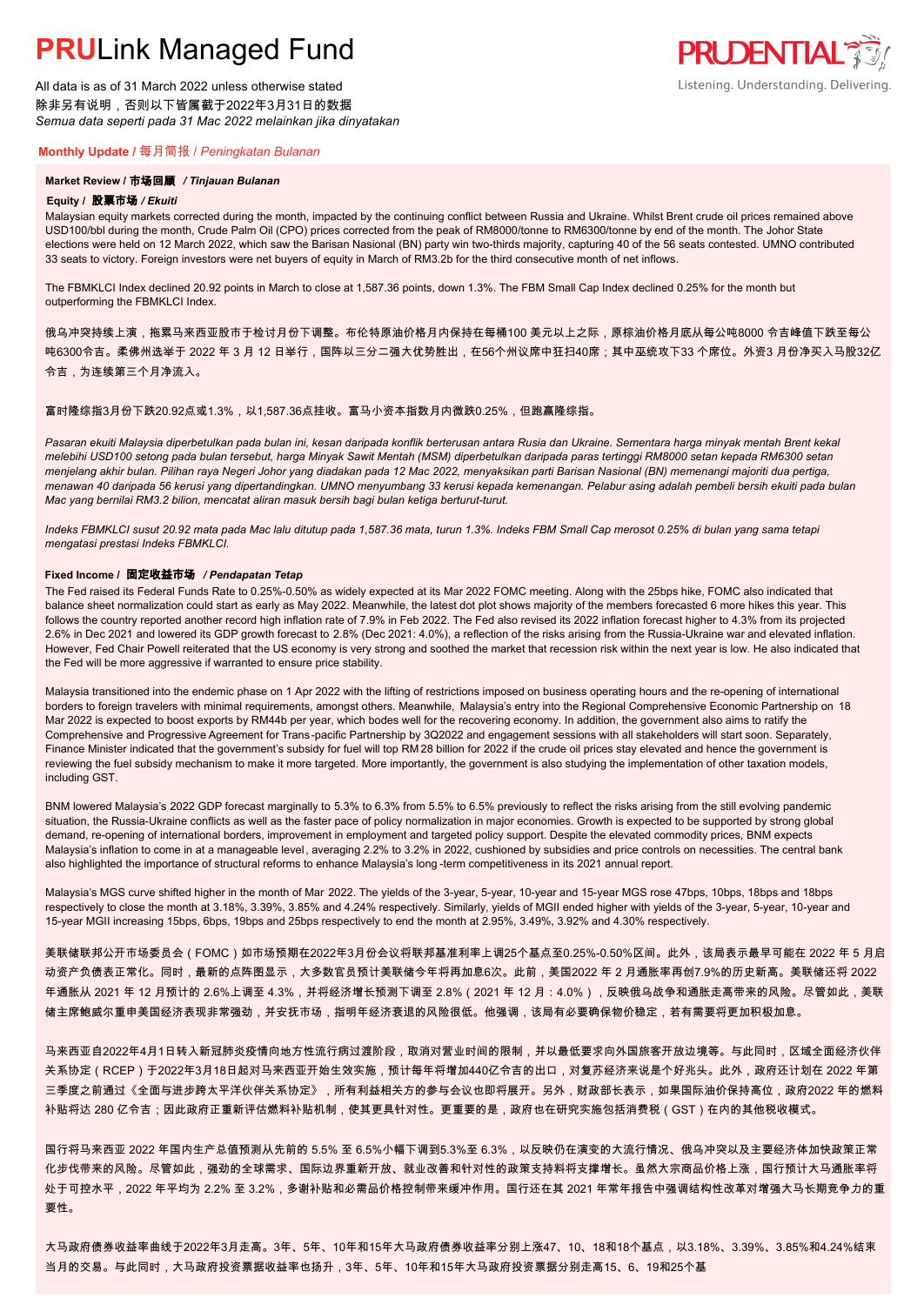All data is as of 31 March 2022 unless otherwise stated 除非另有说明,否则以下皆属截于2022年3月31日的数据 *Semua data seperti pada 31 Mac 2022 melainkan jika dinyatakan*

点,以2.95%、3.49%、3.92%和4.30%挂收。

*Fed menaikkan Kadar Dana Persekutuannya kepada 0.25% hingga 0.50% seperti yang dijangkakan secara meluas pada mesyuarat FOMC Mac 2022. Seiring dengan kenaikan 25 mata asas, FOMC juga menyatakan bahawa normalisasi kunci kira-kira boleh bermula seawal Mei 2022. Sementara itu, plot titik terkini menunjukkan majoriti ahli meramalkan 6 kenaikan lagi pada tahun ini. Ia berikutan negara melaporkan satu lagi rekod kadar inflasi yang tinggi iaitu 7.9% pada Februari 2022. Fed juga menyemak unjuran inflasi 2022 lebih tinggi kepada 4.3% daripada unjuran 2.6% pada Disember 2021 di samping menurunkan unjuran pertumbuhan KDNK kepada 2.8% (Disember 2021: 4.0%), mencerminkan risiko yang timbul susulan perang Rusia-Ukraine dan inflasi yang tinggi. Bagaimanapun, Pengerusi Fed Powell mengulangi bahawa ekonomi AS sangat kukuh dan menenangkan pasaran bahawa risiko kemelesetan bagi tahun hadapan adalah rendah. Beliau juga menyatakan bahawa Fed akan menjadi lebih agresif jika diperlukan untuk memastikan kestabilan harga.*

*Malaysia beralih ke fasa endemik pada 1 April 2022 dengan penarikan balik sekatan yang dikenakan ke atas waktu operasi perniagaan dan pembukaan semula sempadan antarabangsa kepada pelancong asing dengan keperluan minimum, antara lain. Sementara itu, kemasukan Malaysia ke dalam Perkongsian Ekonomi Komprehensif Serantau pada 18 Mac 2022 dijangka akan meningkatkan eksport sebanyak RM44 bilion setahun, yang memberi petanda baik buat ekonomi yang semakin pulih. Selain itu, kerajaan juga mensasarkan untuk meratifikasi Perjanjian Komprehensif dan Progresif ke atas Perkongsian Trans-Pasifik menjelang 3Q2022 manakala sesi penglibatan dengan semua pihak berkepentingan akan bermula tidak lama lagi. Secara berasingan, Menteri Kewangan menyatakan bahawa subsidi kerajaan ke atas bahan api akan melebihi RM28 bilion bagi tahun 2022 jika harga minyak mentah kekal tinggi dan oleh itu kerajaan sedang mengkaji semula mekanisme subsidi bahan api untuk menjadikannya lebih disasarkan. Lebih penting lagi, kerajaan juga sedang mengkaji pelaksanaan model percukaian lain, termasuk GST.*

*BNM menurunkan sedikit unjuran KDNK Malaysia 2022 kepada 5.3% hingga 6.3% daripada 5.5% hingga 6.5% sebelum ini untuk mencerminkan risiko yang timbul daripada situasi pandemik yang masih berubah ansur, konflik Rusia-Ukraine serta kadar normalisasi dasar yang lebih pantas dalam ekonomi utama. Pertumbuhan dijangka akan disokong oleh permintaan global yang kukuh, pembukaan semula sempadan antarabangsa, peningkatan peluang pekerjaan dan sokongan dasar yang disasarkan. Walaupun harga komoditi meningkat, BNM menjangkakan inflasi Malaysia berada pada paras yang boleh diurus, dengan purata 2.2% hingga 3.2% bagi tahun 2022, disokong oleh subsidi dan kawalan harga ke atas barangan keperluan. Bank pusat tersebut juga menekankan kepentingan pembaharuan struktur supaya meningkatkan daya saing jangka panjang Malaysia dalam laporan tahunan 2021.*

*Keluk MGS Malaysia bergerak lebih tinggi pada bulan Mac 2022. Hasil MGS 3 tahun, 5 tahun, 10 tahun dan 15 tahun masing-masing meningkat 47 mata asas, 10 mata asas, 18 mata asas dan 18 mata asas lalu menutup bulan dagangan pada 3.18%, 3.39 %, 3.85% dan 4.24%. Begitu juga, hasil MGII berakhir lebih tinggi dengan hasil MGII 3 tahun, 5 tahun, 10 tahun dan 15 tahun masing-masing meningkat 15 mata asas, 6 mata asas, 19 mata asas dan 25 mata asas untuk mengakhiri bulan pada 2.95%, 3.49%, 3.92% dan 4.30%.*

### **Market Outlook /** 市场展望 */ Gambaran Bulanan*

#### **Equity /** 股票市场 */ Ekuiti .*

A month into the Russia-Ukraine conflict, a resolution towards a ceasefire has yet to be achieved. As such commodity prices are likely to remain higher for longer. Other global risks to contend with could include higher inflationary pressures resulting in the US Federal Reserve hiking rates faster and more aggressively. As Malaysia moves towards endemic phase, and lifting many travel restrictions effective 1 April 2022, reopening of the economy should garner more recovery momentum. The government's announcement to allow the new special EPF withdrawal of up to RM 10,000 will help drive consumption spending domestically, especially ahead of the Hari Raya festivities. The success of the BN party in the recent Johor State Elections will fuel speculations that GE15 may be called after July 2022. A convincing win by any party will be a positive factor towards a more stable government and policy making. Whilst there are many potential headwinds on the horizon, any correction in the market would provide a good opportunity to accumulate fundamentally strong stocks.

俄罗斯与乌克兰爆发冲突一个月后尚未达成停火协议。因此,大宗商品价格可能会在更长时间内保持高位。 其他需要应对的全球风险还包括通胀压力走高使美联储更 快、更激进地加息。随着马来西亚进入地方性流行病阶段,并从 2022 年 4 月 1 日起取消许多旅行限制,经济重新开放应该会获得更多复苏势头。政府宣布允许雇员 公积金局(EPF)会员特别提款1万令吉的措施将有助于推动国内消费支出,尤其是在开斋节之前。国阵在最近的柔佛州选举中获得胜利,市场猜测,第 15 届全国大 选可能在 2022 年 7 月之后召开。任何一方令人信服的胜利都将是积极因素,因为这将带来一个更稳定的政府和政策制定。尽管许多潜在的不利因素目前充斥市 场,任何调整都将是积累基本面强劲的股票的良机。

*Sebulan konflik Rusia-Ukraine, resolusi ke arah gencatan senjata masih belum dicapai. Oleh itu, harga komoditi berkemungkinan kekal tinggi buat tempoh yang lebih lama. Risiko global lain yang perlu dihadapi mungkin termasuk tekanan inflasi yang lebih tinggi lalu menyebabkan kadar kenaikan Rizab Persekutuan AS yang lebih cepat lagi agresif. Ketika Malaysia menuju ke fasa endemik di samping menarik balik kebanyakan sekatan perjalanan berkuat kuasa 1 April 2022, pembukaan semula ekonomi seharusnya mengumpulkan lebih banyak momentum pemulihan. Pengumuman kerajaan yang membenarkan pengeluaran khas KWSP baharu sehingga RM10,000 akan membantu memacu perbelanjaan penggunaan dalam negara, terutamanya menjelang sambutan Hari Raya. Kejayaan parti BN dalam Pilihan Raya Negeri Johor baru-baru ini akan mencetuskan spekulasi bahawa PRU15 mungkin diadakan selepas Julai 2022. Kemenangan yang meyakinkan oleh mana-mana parti akan menjadi faktor positif ke arah pembentukan kerajaan dan dasar yang lebih stabil. Walaupun terdapat banyak potensi halangan di sekeliling, apa-apa pembetulan dalam pasaran akan memberikan peluang yang baik untuk mengumpul stok yang secara asasnya kukuh.*

#### **Fixed Income /** 固定收益市场 */ Pendapatan Tetap*

Malaysia's headline inflation rate decelerated further to a 5-month low of 2.2% YoY in Feb 2022 (Jan 2022: 2.3% YoY) as higher Food & Non-Alcoholic Beverages (+3.7% YoY) and Transportation (+3.9% YoY) inflations were partially offset by a softer growth in Housing , Water, Electricity, Gas and Other Fuels (+0.8% YoY) price. Having said that, core inflation accelerated to 1.8% YoY (Jan 2022: +1.6% YoY), a reflection of the broadening increase in prices of goods and services. Having said that, we expect the 2022 inflation rate to remain modest, coming in within BNM's forecast of 2.2% to 3.2%.

Markets across the globe remained highly volatile in Mar 2022, dominated mainly by inflationary concerns and geopolitical headlines. Despite the expected negative impact of the Russia-Ukraine war on growth, we note that central banks in major economies are keeping their focus on fighting inflation. In the US, the 2- year UST yield marched significantly higher as investors pricing in more aggressive rate hikes in the coming FOMC meetings, pushing the 2-year and 10- year UST spread into negative territory, a warning signal that a recession could be on the horizon. Nevertheless, some investors argued that the inversion is different this time and raised doubts over a potential US economic downturn.

In Malaysia, inflationary pressure is expected to remain moderate given the government's commitment to keep prices in check . Meanwhile, the risk of a sharp deterioration in the country's fiscal position, emanating from high energy and food subsidies, could be mitigated by the accompanying higher oil-related revenue and higher dividend payment from Petronas. In the near term, we believe the pace of the Fed's policy normalisation and the Russia -Ukraine crisis to remain the focus of investors amid a lack of domestic catalyst. For 2022, we believe the main themes surrounding the Malaysian bond market are Malaysia's economic growth, inflationary pressures and monetary policy normalization, potential general elections as well as the supply-demand dynamics.

There will be four auctions in the month of Apr 2022, the new 10.5-year MGII 10/32, the new 20.5-year MGS 10/42, the re-opening of the 15-year MGII 07/36 and the new 7-year MGS 04/29. While there is still ample liquidity in the system, the outcome of these auctions is likely to be influenced by prevailing market sentiment. On the



Listening. Understanding. Delivering.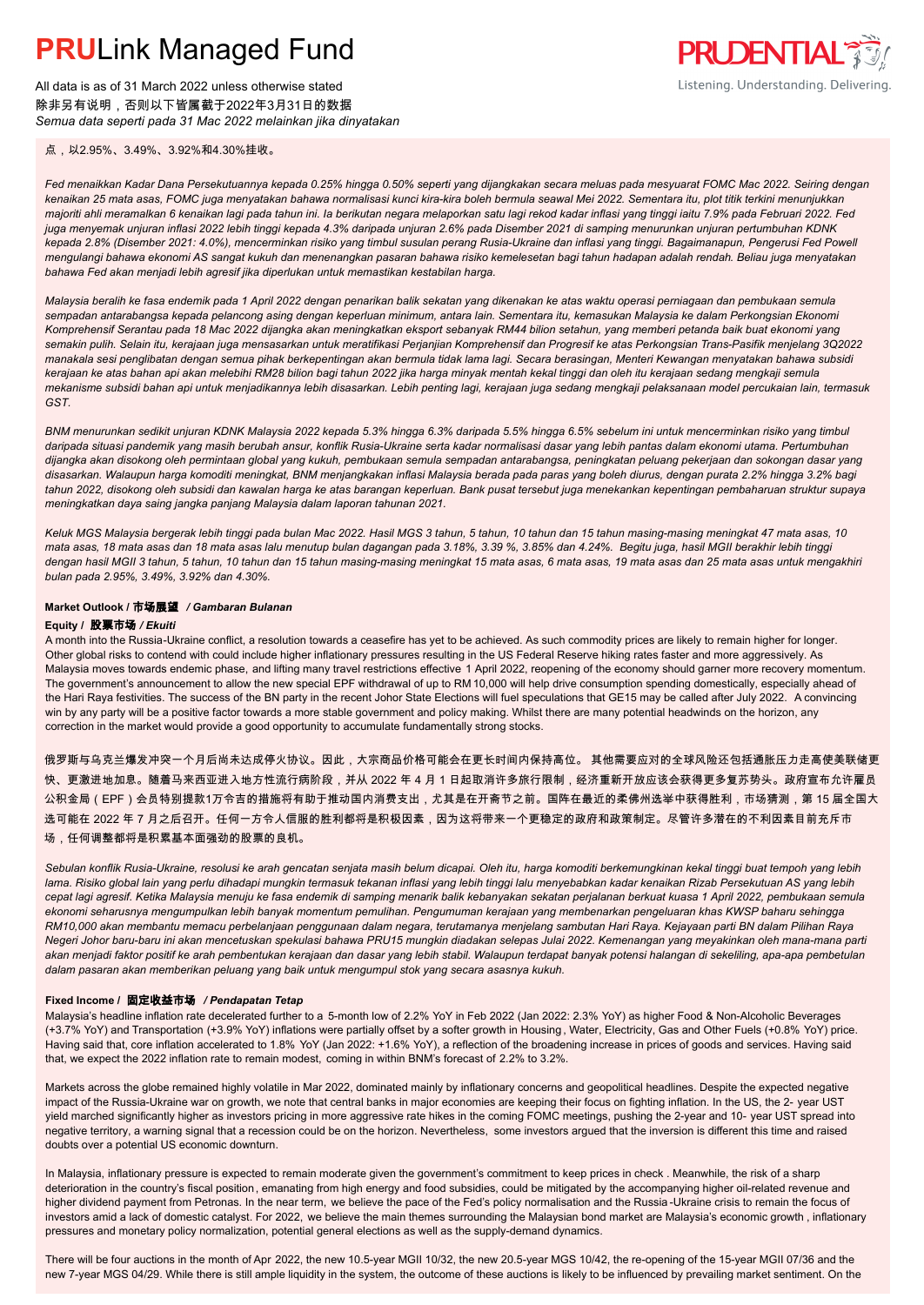All data is as of 31 March 2022 unless otherwise stated 除非另有说明,否则以下皆属截于2022年3月31日的数据 *Semua data seperti pada 31 Mac 2022 melainkan jika dinyatakan*

corporate front, we expect mixed demand for corporate bonds as investors continue to be selective in their investments.

马来西亚总体通货膨胀率于2022年2月按年进一步减速到2.2%的5个月低点(2022年1月:按年2.3%)。食品与非酒精饮料和运输走高,按年分别 起+3.7%和+3.9%;但住房、水、电、天然气和其他燃料价格(按年+0.8%)增长放缓部分抵消了其他类别走高带来的影响。尽管如此,核心通货膨胀按年增长 到+1.8%,比较2022年1月的是按年1.6%;反映商品和服务价格广泛上涨。话虽如此,我们预计 2022 年通胀率将保持温和,处于国行预测的 2.2% 至 3.2% 范围内。

**PRUDENTIAL** 

Listening. Understanding. Delivering.

2022 年 3 月,全球市场走势依然如过山车般波动,主要由通胀顾虑和地缘政治等头条新闻主导。尽管俄乌战争预计会对增长产生负面影响,我们留意到主要经济体的 央行仍将焦点锁定在对抗通胀上。在美国,两年期美国国债收益率大幅走高,反映了投资者对即将举行的联邦公开市场委员会会议更激进的加息预期,将两年期和 10 年期美国国债收益率推至负值,这是经济可能即将衰退的警告信号。然而,部分投资者认为,这次的收益率倒挂有所不同,并对美国经济可能下滑表示质疑。

在马来西亚,鉴于政府承诺控制物价,预计通胀压力将保持温和。与此同时,政府挤出大笔资金用作能源和食品补贴,引发了财政状况急剧恶化的风险。尽管如 此,石油相关收入增加和马来西亚国家石油公司更高的股息支付应得以减轻相关风险带来的压力。短期内,由于缺乏国内催化剂,我们认为美联储政策正常化的步伐 和俄乌危机将继续是投资者关注的焦点。2022 年,我们认为围绕马来西亚债券市场的主要主题包括大马经济增长、通胀压力和货币政策正常化、潜在的全国大选以及 供需动态。

2022年4月将有四项招标,包括10.5年期大马政府投资票据10/32以及20.5年期大马政府债券10/42的全新发行;15年期大马政府投资票据07/36的增额发行,以及7年期 大马政府债券04/29的全新发行。尽管系统中仍有充裕的流动性,这些招标的结果料将取决于当前的市场情绪。企业债券方面,我们预料市场对企业债券的需求将参差 不齐,因为投资者继续在投资方面保持选择性。

*Kadar inflasi utama Malaysia terus turun ke paras terendah 5 bulan iaitu 2.2% YoY pada Februari 2022 (Januari 2022: 2.3% YoY) apabila inflasi Makanan & Minuman Tidak Beralkohol (+3.7% YoY) dan Pengangkutan (+3.9% YoY) yang lebih tinggi telah ditampan sebahagiannya oleh pertumbuhan harga Perumahan, Air, Elektrik, Gas dan Bahan Api Lain (+0.8% YoY) yang lebih perlahan. Bagaimanapun, inflasi teras meningkat kepada 1.8% YoY (Januari 2022: +1.6% YoY), mencerminkan peningkatan harga barangan dan perkhidmatan yang meluas. Oleh itu, kami menjangkakan kadar inflasi 2022 kekal sederhana, berada dalam unjuran BNM sebanyak 2.2% hingga 3.2%.*

*Pasaran di seluruh dunia kekal sangat tidak menentu pada Mac 2022, didominasi terutamanya oleh kebimbangan inflasi dan tajuk berita geopolitik. Walaupun perang Rusia-Ukraine dijangka akan mengakibatkan impak negatif terhadap pertumbuhan, kami perhatikan bahawa bank pusat ekonomi utama mengekalkan tumpuan mereka untuk memerangi inflasi. Di AS, hasil UST 2 tahun melonjak dengan ketara apabila pelabur menetapkan harga kenaikan kadar yang lebih agresif menghampiri mesyuarat FOMC yang akan datang, lalu mendorong UST 2 tahun dan 10 tahun merebak ke wilayah negatif, menandakan isyarat amaran bahawa kemelesetan ekonomi boleh berlaku. Namun begitu, sesetengah pelabur berhujah bahawa penyongsangan adalah berbeza kali ini dan menimbulkan keraguan tentang potensi kemelesetan ekonomi AS.*

*Di Malaysia, tekanan inflasi dijangka kekal sederhana memandangkan komitmen kerajaan untuk mengawal harga. Sementara itu, risiko kemerosotan mendadak kedudukan fiskal negara berpunca daripada subsidi tenaga dan makanan yang tinggi, boleh dikurangkan dengan hasil berkaitan minyak yang lebih tinggi dan pembayaran dividen yang lebih tinggi daripada Petronas. Dalam tempoh terdekat, kami percaya kadar normalisasi dasar Fed dan krisis Rusia-Ukraine akan kekal menjadi fokus pelabur di tengah-tengah kekurangan pemangkin domestik. Kami percaya tema utama yang mengitari pasaran bon Malaysia bagi tahun 2022 ialah pertumbuhan ekonomi Malaysia, tekanan inflasi dan penormalan dasar monetari, kemungkinan pilihan raya umum serta dinamik penawaran-permintaan.*

*Akan terdapat empat lelongan pada bulan April 2022, MGII 10/32 10.5 tahun baharu, MGS 10/42 20.5 tahun baharu, pembukaan semula MGII 07/36 15 tahun dan MGS 04/29 7 tahun baharu. Walaupun masih terdapat kecairan yang lebih dari mencukupi dalam sistem, hasil lelongan ini mungkin dipengaruhi oleh sentimen pasaran semasa. Menyorot sektor korporat, kami menjangkakan permintaan yang bercampur-campur ke atas bon korporat kerana pelabur masih lagi selektif dalam pelaburan mereka.*

#### **Fund Review & Strategy /** 基金表现评论与投资策略 */ Tinjauan dan Strategi Dana*

The Fund returned 0.51% for the month, outperforming the benchmark return of -0.18% by 0.69%. Year-to-date, the Fund returned 1.04%, outperforming the benchmark return of 0.50% by 0.54%.

For equity, outperformance was mainly due to underweight in Press Metal, IOI Corp and Top Gloves, as well as overweight in Gamuda. For fixed income, the underperformance in the month was attributed to the higher in bond yields across all tenors in March 2022. Market was relatively stable for the earlier part of the month until the hawkish comments from Federal Reserve Chairperson led to global bond market selloff.

As of end-March 2022, the Fund has 72.4% exposure in equities and 26.1% in bonds (versus Neutral position of 70:30 equity:bond).

本基金月内交出0.51%回酬,基准的是-0.18%,所以跑赢基准0.69%。年度至今,基金取得1.04%回酬,超越回酬为0.50%的基准0.54%。

股票投资表现出色主要是因为减持齐力工业(Press Metal)、IOI集团(IOI Corp)和顶级手套(Top Gloves),以及加码金务大(Gamuda)的部署。至于固定收益,月内表现落后归 咎于所有期限的债券收益率于2022年3月走高。市场于月内早些时候走势相对稳定,直到美联储主席的鹰派言论拖累全球债券市场刮起抛售风。

#### 截至2022年3月底,此基金在股票的投资比重为72.4%,债券的是26.1%(对比70:30股票:债券的中和部署)。

*Dana menyampaikan pulangan 0.51% untuk bulan ini, mengatasi pulangan penanda aras -0.18% sebanyak 0.69%. Sejak awal tahun hingga kini, Dana memberi pulangan 1.04%, mengatasi pulangan penanda aras 0.50% sebanyak 0.54%.*

*Prestasi ekuiti yang memberangsangkan sebahagian besarnya disebabkan oleh kekurangan pegangan dalam Press Metal, IOI Corp dan Top Gloves, serta pegangan berlebihan dalam Gamuda.*  Prestasi hambar pendapatan tetap pula dikaitkan dengan hasil bon yang lebih tinggi merentas semua tenor pada Mac 2022. Pasaran secara relatifnya stabil pada awal bulan sehinggalah komen *agresif daripada Pengerusi Rizab Persekutuan mencetuskan penjualan pasaran bon global.*

*Sehingga akhir Mac 2022, Dana mempunyai 72.4% pendedahan dalam ekuiti dan 26.1% dalam bon (berbanding kedudukan Neutral pada 70:30 ekuiti:bon).*

**Source /** 资料来源 / *Sumber*: Fund Commentary, March 2022, Eastspring Investments Berhad